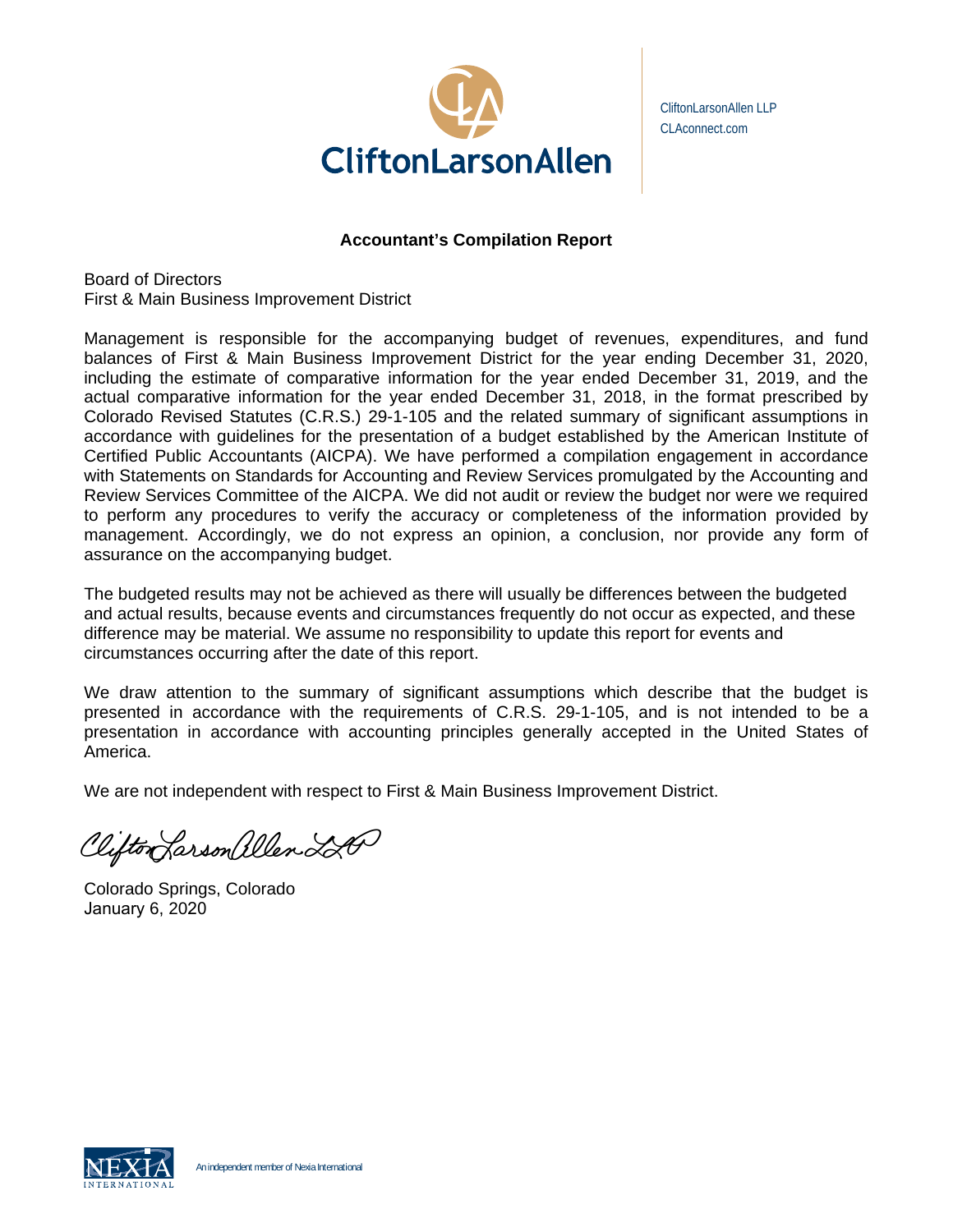#### **FIRST & MAIN BUSINESS IMPROVEMENT DISTRICT SUMMARY 2020 BUDGET WITH 2018 ACTUAL AND 2019 ESTIMATED For the Years Ended and Ending December 31,**

1/6/20

|                                             | <b>ACTUAL</b><br><b>ESTIMATED</b> |         | <b>BUDGET</b> |     |         |
|---------------------------------------------|-----------------------------------|---------|---------------|-----|---------|
|                                             |                                   | 2018    | 2019          |     | 2020    |
| <b>BEGINNING FUND BALANCES</b>              | \$                                | 92,845  | \$<br>114,064 | \$. | 135,417 |
| <b>REVENUES</b>                             |                                   |         |               |     |         |
| <b>Property Taxes</b>                       |                                   | 170,139 | 172,470       |     | 176,807 |
| Specific Ownership Tax                      |                                   | 21,514  | 20,698        |     | 19,449  |
| Interest Income                             |                                   | 4,761   | 5,680         |     | 2,148   |
| <b>Other Revenue</b>                        |                                   |         |               |     | 924     |
| <b>Total Revenues</b>                       |                                   | 196,414 | 198,848       |     | 199,328 |
| Total Funds Available                       |                                   | 289,259 | 312,912       |     | 334,745 |
| <b>EXPENDITURES</b>                         |                                   |         |               |     |         |
| <b>General Fund</b>                         |                                   | 24,868  | 24,259        |     | 23,840  |
| Debt Service Fund                           |                                   | 150,327 | 153,236       |     | 152,000 |
| <b>Total Expenditures</b>                   |                                   | 175,195 | 177,495       |     | 175,840 |
| <b>Total Expenditures and Transfers Out</b> |                                   |         |               |     |         |
| <b>Requiring Appropriation</b>              |                                   | 175,195 | 177,495       |     | 175,840 |
| <b>ENDING FUND BALANCES</b>                 | \$                                | 114,064 | \$<br>135,417 | S   | 158,905 |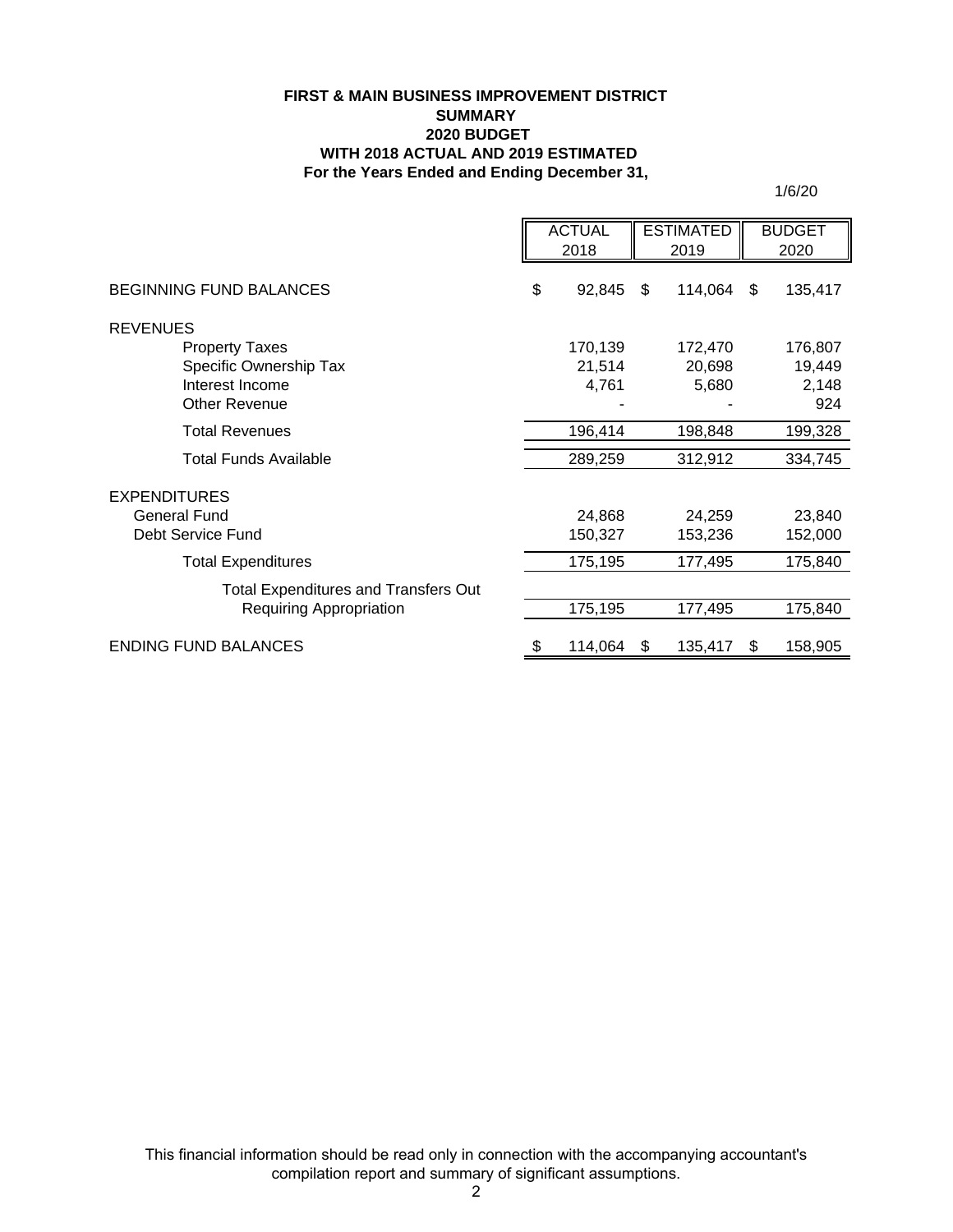#### **FIRST & MAIN BUSINESS IMPROVEMENT DISTRICT PROPERTY TAX SUMMARY INFORMATION 2020 BUDGET WITH 2018 ACTUAL AND 2019 ESTIMATED For the Years Ended and Ending December 31,**

1/6/20

|                                                                | <b>ACTUAL</b>    | <b>ESTIMATED</b> |                          | <b>BUDGET</b> |
|----------------------------------------------------------------|------------------|------------------|--------------------------|---------------|
|                                                                | 2018             | 2019             |                          | 2020          |
|                                                                |                  |                  |                          |               |
| ASSESSED VALUATION                                             |                  |                  |                          |               |
| Commercial                                                     | \$<br>3,338,030  | \$<br>3,381,200  | \$                       | 3,351,190     |
| State assessed                                                 |                  |                  |                          | 115,030       |
| Vacant Land                                                    | 580              | 580              |                          | 580           |
| <b>Certified Assessed Value</b>                                | \$<br>3,338,610  | \$<br>3,381,780  | \$                       | 3,466,800     |
|                                                                |                  |                  |                          |               |
| <b>MILL LEVY</b>                                               |                  |                  |                          |               |
| General                                                        | 1.000            | 1.000            |                          | 1.000         |
| <b>Debt Service</b>                                            | 50.000           | 50.000           |                          | 50.000        |
| Total mill levy                                                | 51.000           | 51.000           |                          | 51.000        |
|                                                                |                  |                  |                          |               |
| <b>PROPERTY TAXES</b>                                          |                  |                  |                          |               |
| General                                                        | \$<br>3,339      | \$<br>3,381      | \$                       | 3,467         |
| <b>Debt Service</b>                                            | 166,931          | 169,089          |                          | 173,340       |
|                                                                |                  |                  |                          |               |
| <b>Levied Property Taxes</b><br>Adjustments to Actual/Rounding | 170,270<br>(131) | 172,470          |                          | 176,807       |
|                                                                |                  |                  |                          |               |
| <b>Budgeted Property Taxes</b>                                 | \$<br>170,139    | \$<br>172,470    | $\overline{\mathcal{G}}$ | 176,807       |
|                                                                |                  |                  |                          |               |
| <b>BUDGETED PROPERTY TAXES</b>                                 |                  |                  |                          |               |
| General                                                        | \$<br>3,335      | \$<br>3,381      | \$                       | 3,467         |
| <b>Debt Service</b>                                            | 166,804          | 169,089          |                          | 173,340       |
|                                                                | \$<br>170,139    | \$<br>172,470    | \$                       | 176,807       |
|                                                                |                  |                  |                          |               |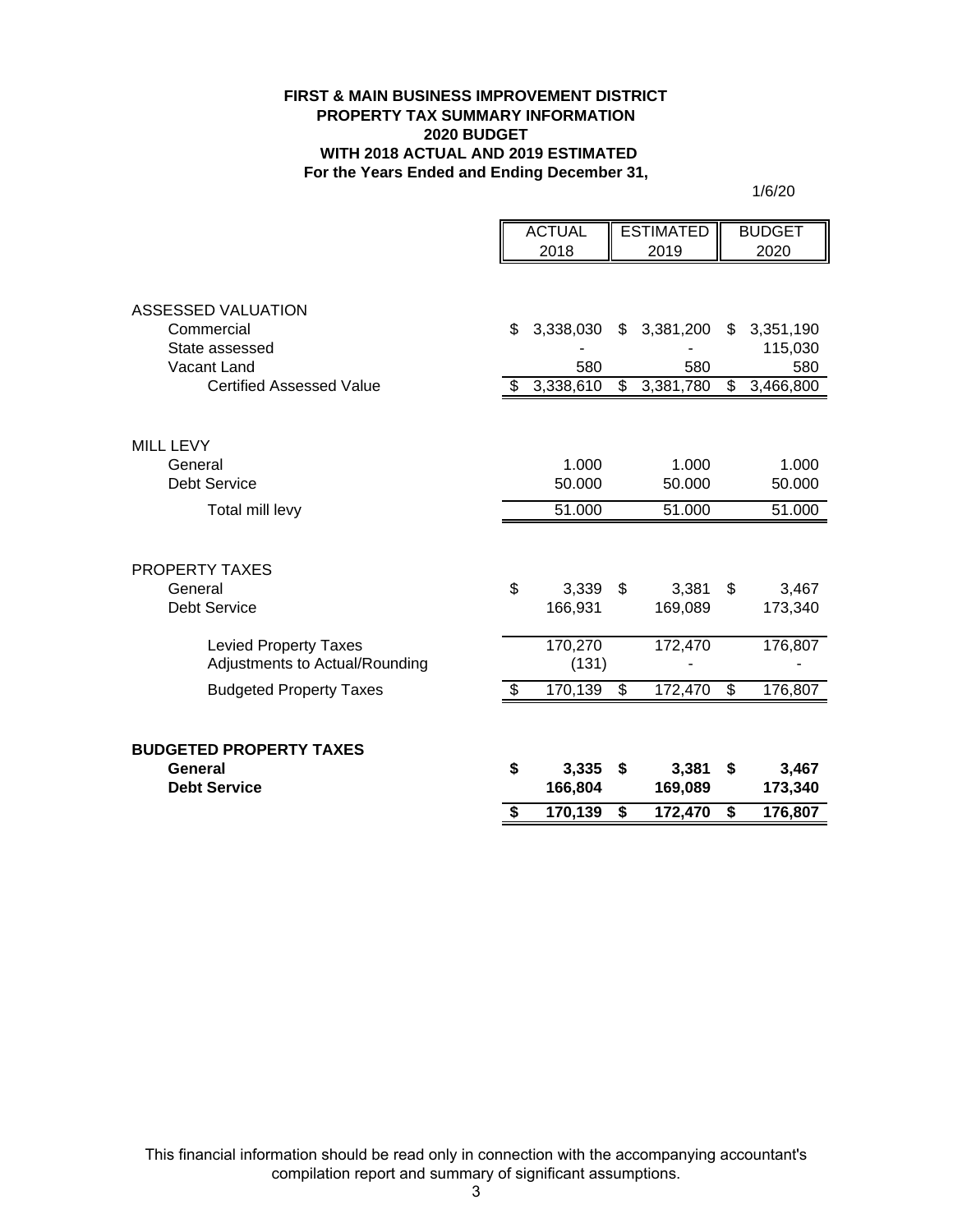### **For the Years Ended and Ending December 31, FIRST & MAIN BUSINESS IMPROVEMENT DISTRICT GENERAL FUND 2020 BUDGET WITH 2018 ACTUAL AND 2019 ESTIMATED**

1/6/20

|                                                                               | <b>ACTUAL</b> | <b>ESTIMATED</b> |    | <b>BUDGET</b> |
|-------------------------------------------------------------------------------|---------------|------------------|----|---------------|
|                                                                               | 2018          | 2019             |    | 2020          |
|                                                                               |               |                  |    |               |
| <b>BEGINNING FUND BALANCE</b>                                                 | \$            | \$               | \$ |               |
| <b>REVENUES</b>                                                               |               |                  |    |               |
| <b>Property Taxes</b>                                                         | 3,335         | 3,381            |    | 3,467         |
| Specific Ownership Tax                                                        | 21,514        | 20,698           |    | 19,449        |
| Interest Income                                                               | 19            | 180              |    |               |
| <b>Other Revenue</b>                                                          |               |                  |    | 924           |
| <b>Total Revenues</b>                                                         | 24,868        | 24,259           |    | 23,840        |
| Total Funds Available                                                         | 24,868        | 24,259           |    | 23,840        |
| <b>EXPENDITURES</b>                                                           |               |                  |    |               |
| General and administrative                                                    |               |                  |    |               |
| <b>County Treasurer's Fee</b>                                                 | 50            |                  | 51 | 52            |
| Contingency                                                                   |               |                  |    | 1,525         |
| Intergovernmental - First & Main BID No. 2                                    | 24,818        | 24,208           |    | 22,263        |
| <b>Total Expenditures</b>                                                     | 24,868        | 24,259           |    | 23,840        |
|                                                                               |               |                  |    |               |
| <b>Total Expenditures and Transfers Out</b><br><b>Requiring Appropriation</b> | 24,868        | 24,259           |    | 23,840        |
| <b>ENDING FUND BALANCE</b>                                                    | \$            | \$               | \$ |               |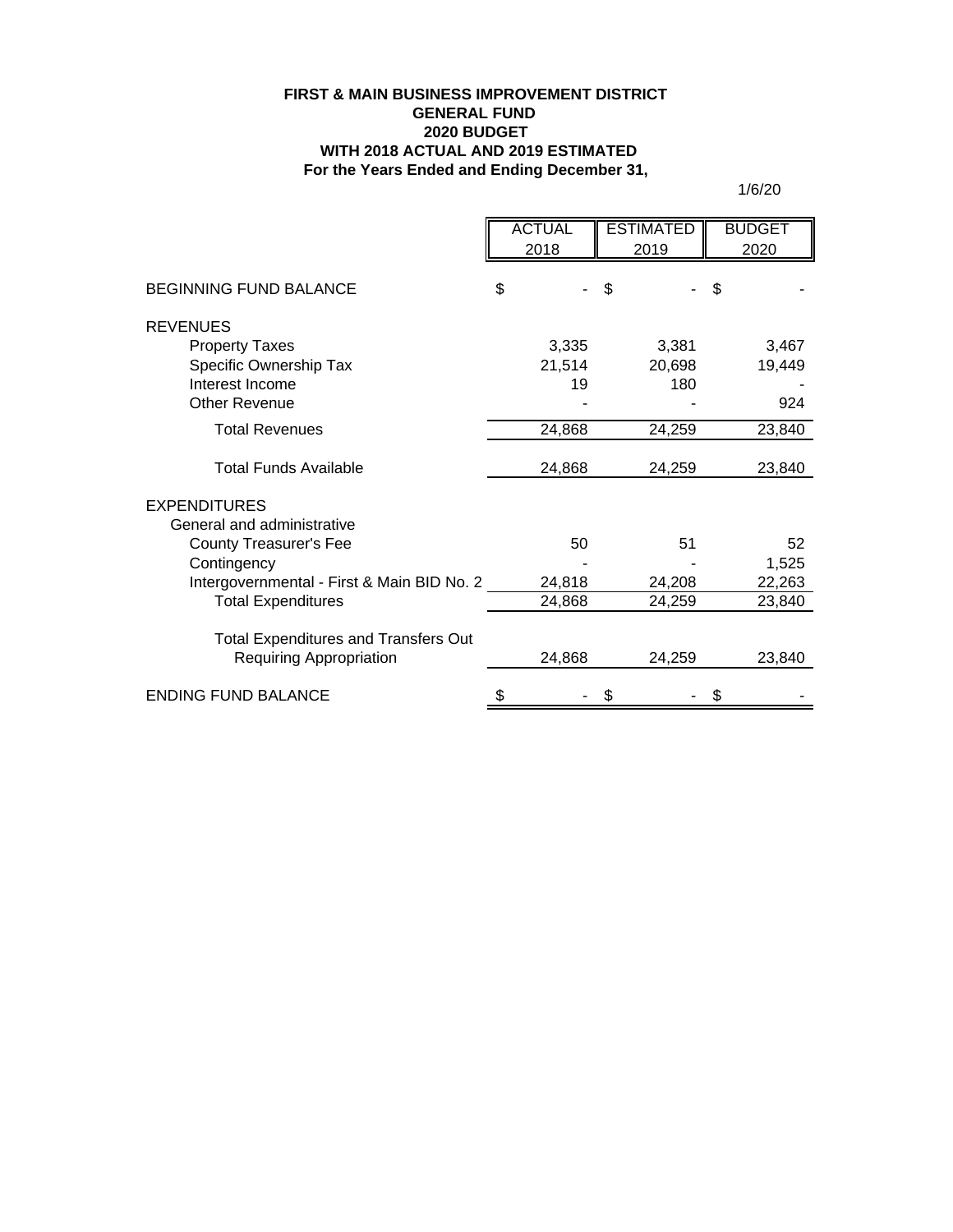#### **FIRST & MAIN BUSINESS IMPROVEMENT DISTRICT DEBT SERVICE FUND 2020 BUDGET WITH 2018 ACTUAL AND 2019 ESTIMATED For the Years Ended and Ending December 31,**

1/6/20

|                                                    | <b>ACTUAL</b><br>2018 |                   | <b>ESTIMATED</b><br>2019 |                   | <b>BUDGET</b><br>2020 |
|----------------------------------------------------|-----------------------|-------------------|--------------------------|-------------------|-----------------------|
| <b>BEGINNING FUND BALANCE</b>                      | \$                    | 92,845            | \$                       | 114,064           | \$<br>135,417         |
| <b>REVENUES</b>                                    |                       |                   |                          |                   |                       |
| <b>Property Taxes</b><br>Interest Income           |                       | 166,804<br>4,742  |                          | 169,089<br>5,500  | 173,340<br>2,148      |
| <b>Total Revenues</b>                              |                       | 171,546           |                          | 174,589           | 175,488               |
| <b>Total Funds Available</b>                       |                       | 264,391           |                          | 288,653           | 310,905               |
| <b>EXPENDITURES</b>                                |                       |                   |                          |                   |                       |
| <b>County Treasurer's Fee</b><br>Contingency       |                       | 2,502             |                          | 2,536             | 2,600<br>1,250        |
| <b>Bond Interest</b>                               |                       | 122,825           |                          | 120,700           | 118,150               |
| <b>Bond Principal</b><br><b>Total Expenditures</b> |                       | 25,000<br>150,327 |                          | 30,000<br>153,236 | 30,000<br>152,000     |
| <b>Total Expenditures and Transfers Out</b>        |                       |                   |                          |                   |                       |
| <b>Requiring Appropriation</b>                     |                       | 150,327           |                          | 153,236           | 152,000               |
| <b>ENDING FUND BALANCE</b>                         |                       | 114,064           | \$                       | 135,417           | \$<br>158,905         |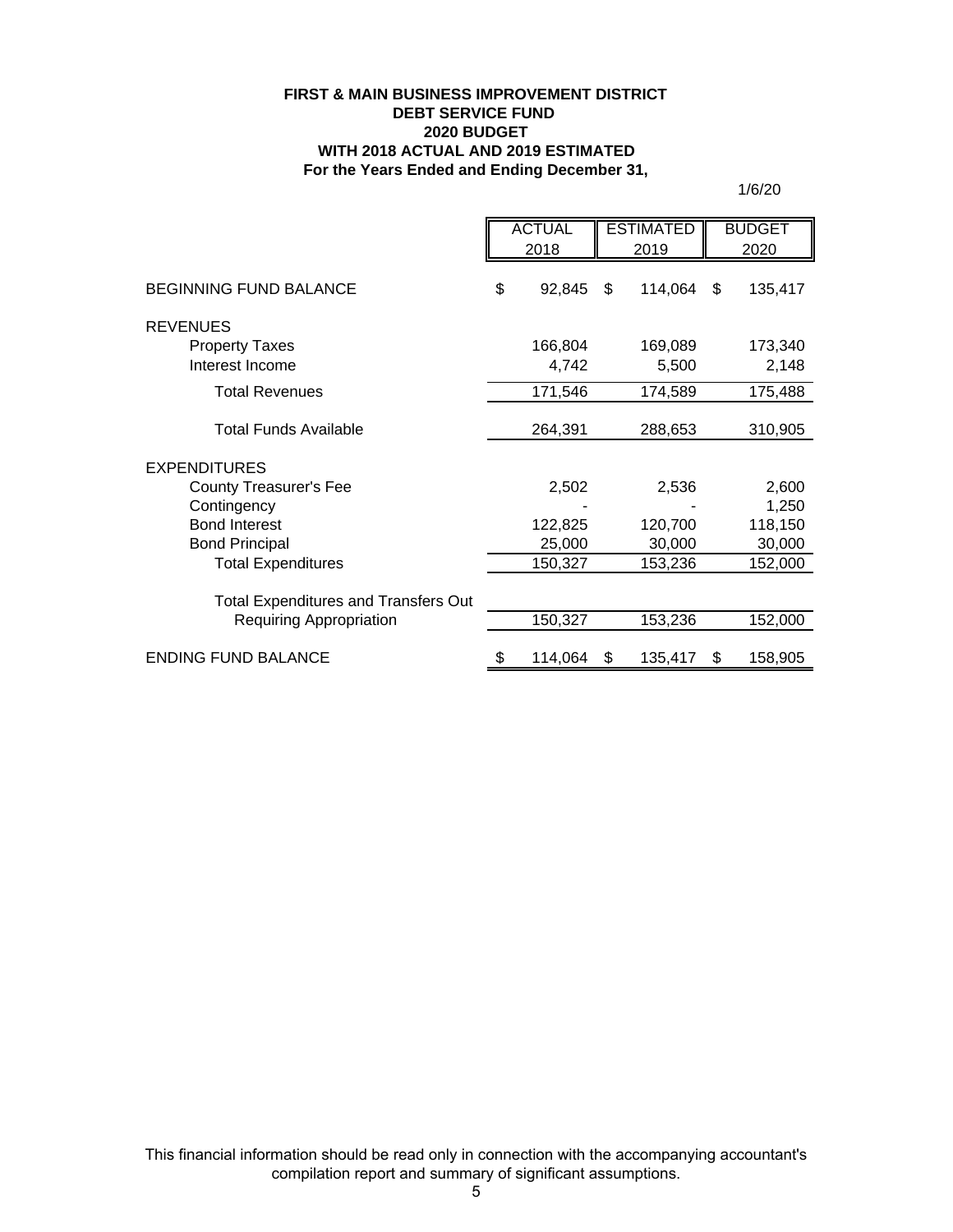#### **FIRST & MAIN BUSINESS IMPROVEMENT DISTRICT 2020 BUDGET SUMMARY OF SIGNIFICANT ASSUMPTIONS**

## **Services Provided**

The District was organized by Ordinance of the City of Colorado Springs on March 11, 2003, to provide the financing, acquisition, construction, completion, installation, replacement and/or operation and maintenance of all of the services and public improvements allowed under Colorado law for business improvement districts. Specific improvements and services provided by the District include parking facilities, roadways, lighting, driveways, public utilities and landscaping. The District's service area is located entirely within the City of Colorado Springs, El Paso County, Colorado.

At an election held on November 2, 2004, the District's electors authorized the issuance of indebtedness in an amount of \$50,000 for operations and maintenance, \$19,000,000 for parking facilities, and \$3,000,000 for park and recreation. The election also allows the District to retain all revenues without regard to the limitations contained in Article X, Section 20 of the Colorado constitution. On November 1, 2005, the District's electors authorized the issuance of additional indebtedness in an amount of \$2,000,000 for water and \$500,000 for storm drainage. On November 7, 2006, the District's electors authorized additional indebtedness of \$19,000,000 for streets, \$3,000,000 for park and recreation, \$250,000 for operations and maintenance, and \$22,000,000 for refunding of debt. The voters also approved an annual increase in taxes of \$25,000 annually, at a mill levy rate not to exceed one mill for operations and maintenance. As set forth in the District's Amended 2004 - 2005 Operating Plan, the City has limited the amount of debt to be issued to a total of \$22,000,000 in the authorized voted categories, without future approval by the City. The 2010 Operating Plan submitted to the City amended the total amount of debt authorized by the City to \$5,000,000.

The District has no employees and all administrative functions are contracted.

The District prepares its budget on the modified accrual basis of accounting in accordance with the requirements of Colorado Revised Statutes C.R.S. 29-1-105 using its best estimates as of the date of the budget hearing. These estimates are based on expected conditions and its expected course of actions. The assumptions disclosed herein are those that the District believes are significant to the budget. There will usually be differences between the budget and actual results, because events and circumstances frequently do not occur as expected, and those difference may be material.

#### **Revenues**

## **Property Taxes**

Property taxes are levied by the District's Board of Directors. The levy is based on assessed valuations determined by the County Assessor generally as of January 1 of each year. The levy is normally set by December 15 by certification to the County Commissioners to put the tax lien on the individual properties as of January 1 of the following year. The County Treasurer collects the determined taxes during the ensuing calendar year. The taxes are payable by April or if in equal installments, at the taxpayer's election, in February and June. Delinquent taxpayers are notified in August and generally sales of the tax liens on delinquent properties are held in November or December. The County Treasurer remits the taxes collected monthly to the District.

The calculation of the taxes levied is displayed on page 3 of the Budget at the total adopted mill levy of 51.000 mills.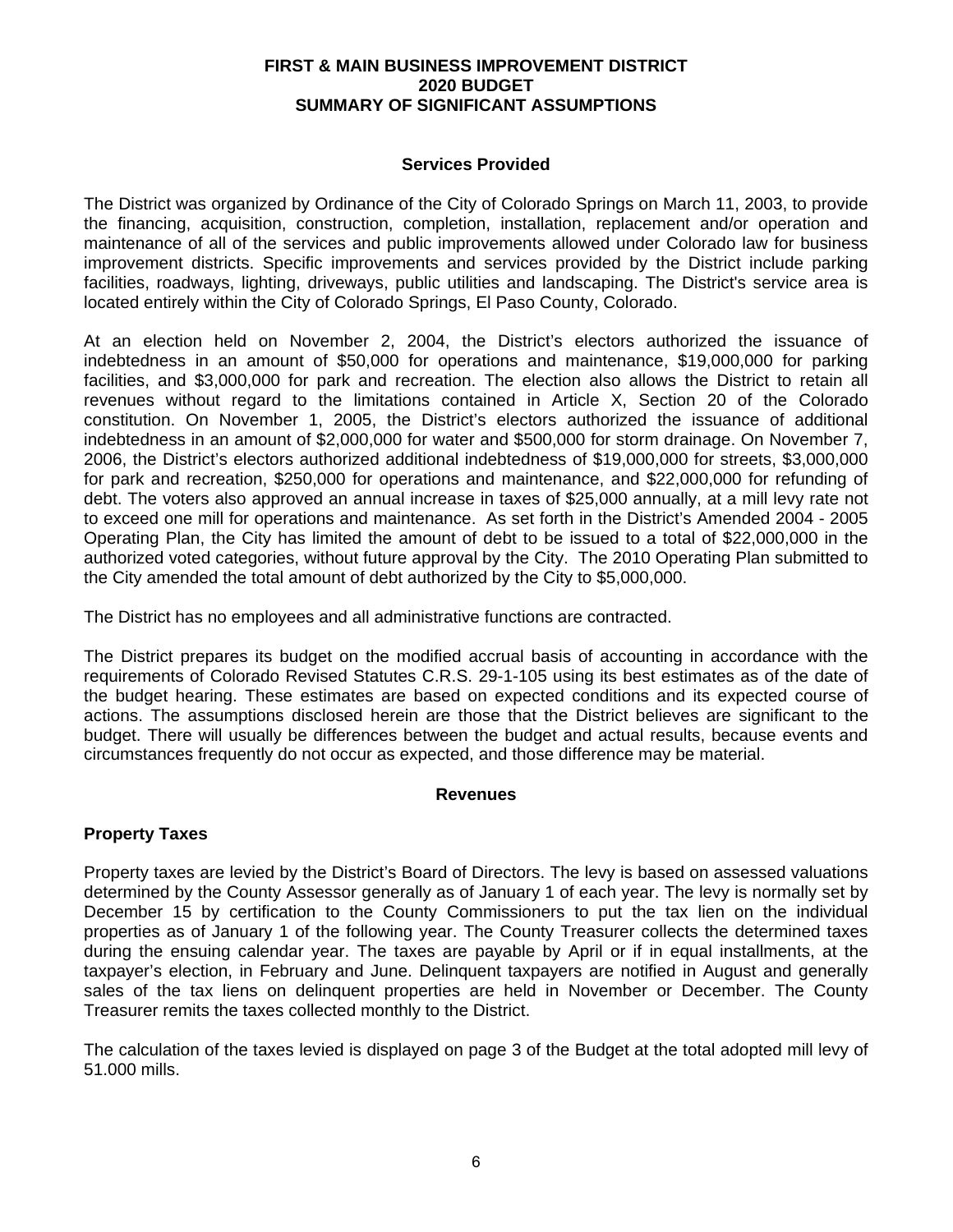#### **FIRST & MAIN BUSINESS IMPROVEMENT DISTRICT 2020 BUDGET SUMMARY OF SIGNIFICANT ASSUMPTIONS**

#### **Revenues -** (continued)

### **Specific Ownership Taxes**

Specific ownership taxes are set by the State and collected by the County Treasurer, primarily on vehicle licensing within the County as a whole. The specific ownership taxes are allocated by the County Treasurer to all taxing entities within the County. The budget assumes that the District's share will be equal to approximately 11% of the property taxes collected.

#### **Interest Income**

Interest earned on the District's available funds has been estimated based on an average interest rate of approximately 1.5%.

#### **Expenditures**

#### **Intergovernmental expenditures**

Pursuant to an Intergovernmental Agreement entered into during 2014 with First & Main Business Improvement District No. 2 (F&M BID No. 2), the intergovernmental expenditures represent transfers to F&M BID No. 2 to provide funding for the overall administrative and operating costs of the District.

#### **County Treasurer's Fees**

County Treasurer's collection fees have been computed at 1.5% of property taxes.

#### **Debt Service**

Principal and interest payments in 2020 are provided based on the debt amortization schedule from the General Obligation Bonds, Series 2009.

#### **Debt and Leases**

On January 28, 2009, the District issued \$1,650,000 in General Obligation Limited Tax Bonds for infrastructure improvements. The bonds bear interest at a rate of 8.5%. Bond interest and principal payments are payable annually on December 1; any accrued and unpaid interest will compound on December 1 of each year.

The District has no capital or operating leases.

#### **Reserves**

#### **Emergency Reserve**

Pursuant to the Intergovernmental Agreement with F&M BID No. 2, the District transfers all available General Fund revenue to F&M BID No. 2. Therefore, no emergency reserve related to its revenue stream is captured in the District. The Emergency Reserve for the revenue is reflected in F&M BID No. 2.

#### **This information is an integral part of the accompanying budget.**